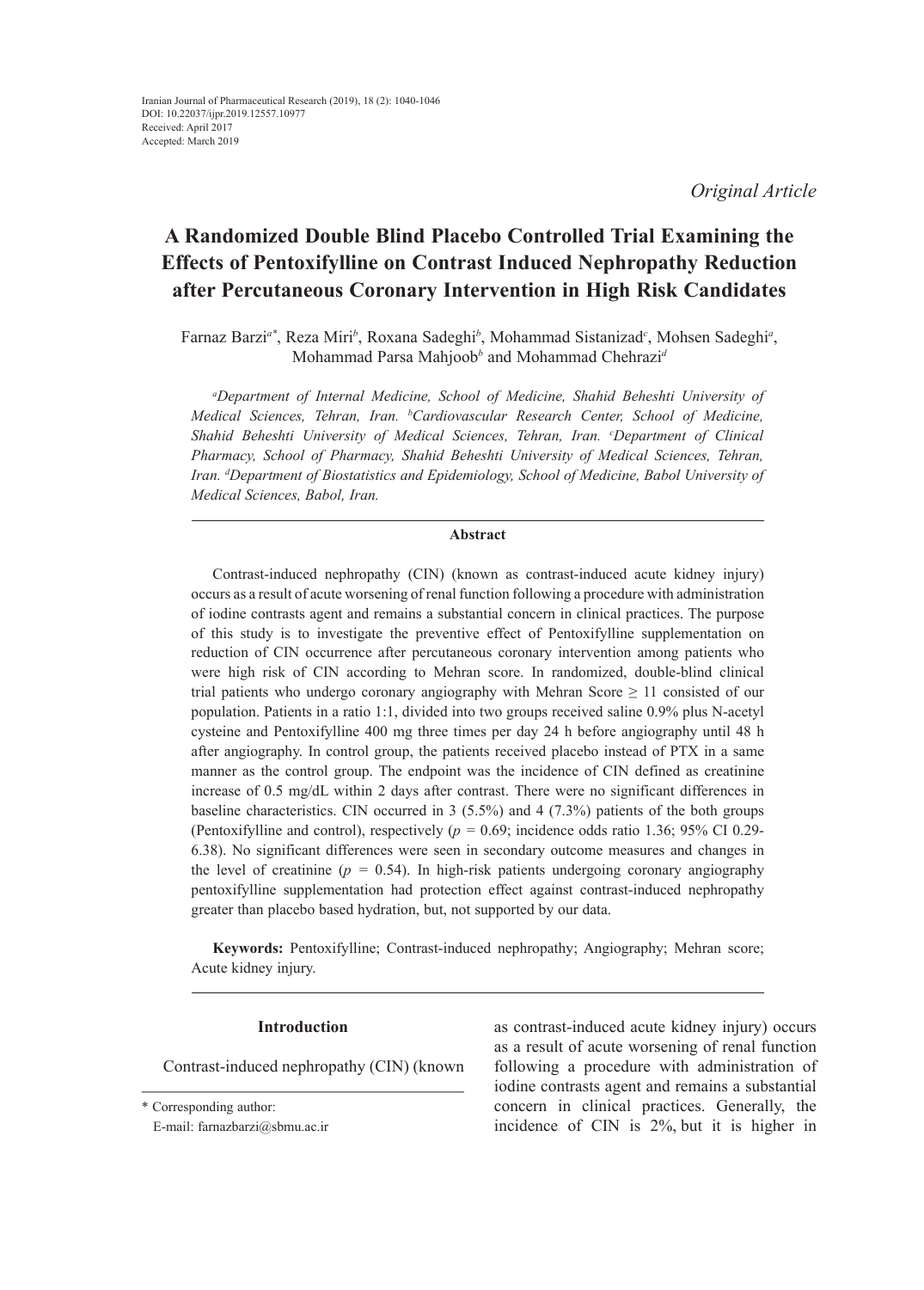at-risk groups of patients who have both chronic kidney disease (CKD) defined as an estimated glomerular filtration rate (eGFR)  $\leq 60$  mL/  $min/1.73$  m<sup>2</sup> and diabetes mellitus (1-5). The incidence of CIN is as high as 50% for patients with multiple risk factors including renal insufficiency, age more than 70 years17, female gender18, BMI > 25, smoking, congestive heart failure, and using nephrotoxic medications and dehydration with hypotension (6-8). CIN contributes to the elongation of hospital stays and may lead to permanent reduction in renal function or even to increased mortality and end stage renal disease (9).

Though various treatment strategies aimed at preventing CIN were tested in the past, only adequate oral and/or intravascular hydration and use of lowest possible volume of a low- or isoosmolar contrast agent have been commonly recommended in most recent guidelines (10-12). Despite the recent attempts that aim to control certain risk factors to prevent CIN occurence in the postoperative period of cardiac surgery, the incidence of renal dysfunction remains high, especially in high risk-patients (9, 13-15). For this reason, there is a need to seek more effective alternatives to prevent this complication. Some medications such as, N-acetyl cysteine (NAC), statins, theophylline, and vitamin E or C have been used to reduce the incidence of CIN. In this regard, Pentoxifylline (PTX) would have preventive effects on CIN through facilitating RBC passage from vessels by increasing its elasticity, decreasing blood viscosity, reducing platelet aggregation, and thrombus formation. Moreover, it has anti-inflammatory and antioxidative effects that may be significant in prevention of CIN (16-18).

Therefore, the purpose of this randomized control study was to investigate the effect of Pentoxifylline supplementation on reduction of CIN occurrence after percutaneous coronary intervention among patients who were high risk of CIN according to Mehran score. Mehran *et al.* have introduced a simple risk score system for prediction of CIN. They classified the patients based on the risk scores to the mild, moderate, and high-risk. This is the first time to investigate such a preventive effect among high risk patients.

#### **Experimental**

#### *Patient population*

The patients who were hospitalized in the Clinics of Diabetology or Cardiology of Imam Hossien hospital between January 1, 2014 and August 27, 2014 for an elective radiologic procedure with contrast medium use were assessed for eligibility into the study. Inclusion criterion was only Mehran score more than or equal to 11. Exclusion criteria included need for urgent coronary angiography in the first 48 h after admission, history of contrast media usage in previous 14 days or renal failure in recent six months, multiple myeloma, pregnancy or breastfeeding and pre-planned use of any other measure for CIN prevention apart from PTX consumption.

The study protocol was approved by the Ethical Committee of Shahid Beheshti University of Medical Sciences. All patients gave written consent prior to study entry. This study was registered in irct.ir, and the registered number is IRCT2016111530905N1.

#### *Study protocol*

One hundred ten eligible patients (women and men) sequentially were enrolled to this study and assigned to one of two groups by the hospital pharmacy staff otherwise not involved in the study based on a computer-generated randomization schedule with the use of numbered opaque envelopes containing the identification of the assigned medication. After opening the envelope with the serial number of the patient in the study, the pharmacy staff prepared one bottle containing 400 mg of assigned capsules which was marked only by the serial number and name of the patient for three times per day from 24 h before to 48 h after angiography. The patients in the control group received placebo capsules in the same shape as PTX. We gave saline 0.9% 0.5-1 mL/kg/hour based on kidney function and heart status from 12 h before until 12 h after angiography to maintain urine volume more than 150 mL/hour.

All patients in both groups received intravenous hydration with 0.9% saline plus NAC. We administered NAC to all patients with the same dose of 1200 mg every 12 h from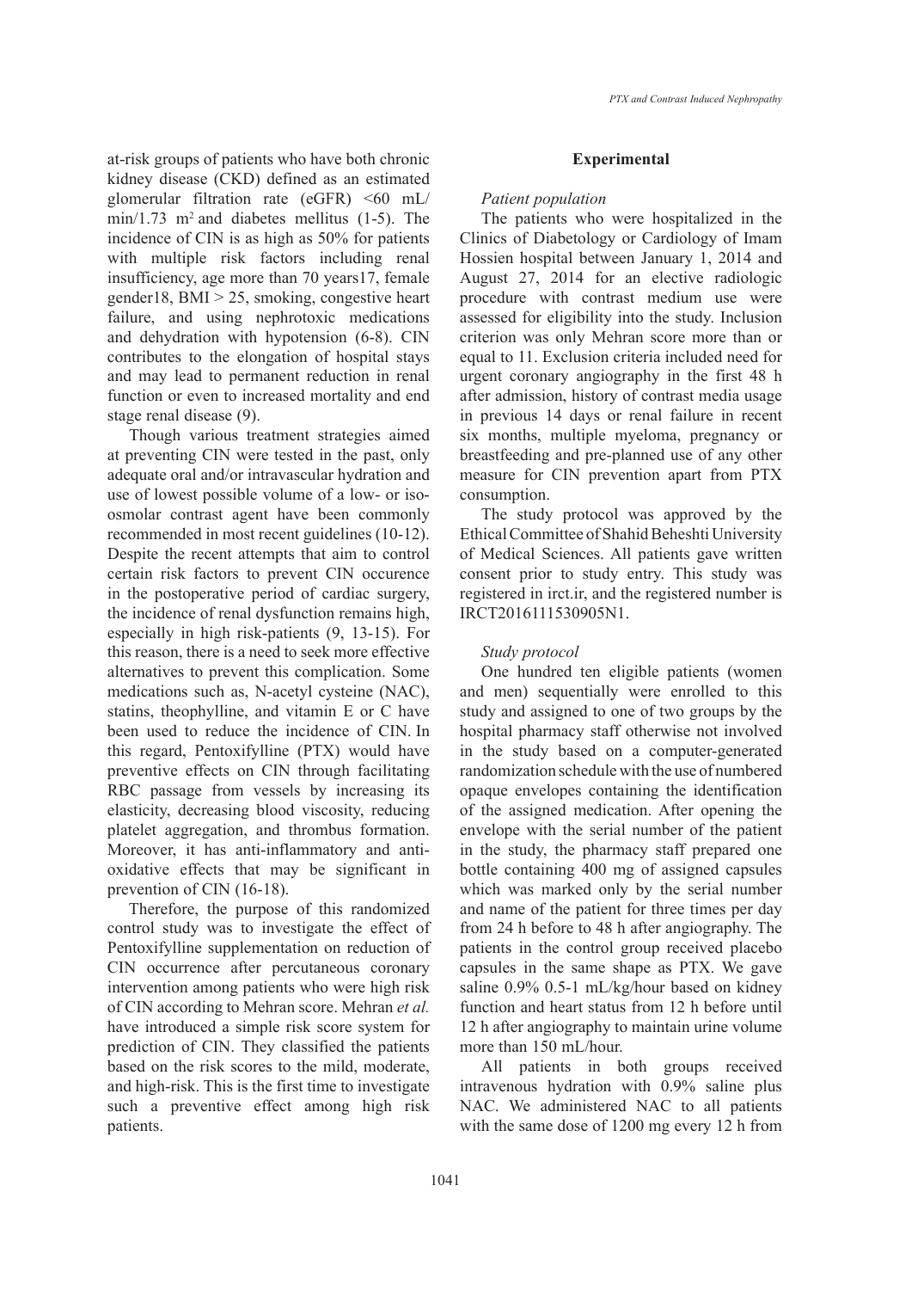24 h before to 48 h after angiography. None of the patients in either group received sodium bicarbonate before coronary angiography. Preprocedural consumptive medications were recorded including, Angiotensin-converting enzyme inhibitor (ACEI), Angiotensin receptor blocker (ARB), diuretics, statin, theophylline, vitamin E and C. Medications with nephrotoxic effects, including Metformin and non-steroid anti-inflammatory drugs (NSAIDs) were discontinued for 72 h during angiography. All patients in both groups received the same contrast media Visipaque (iodixanol) 320, GE Healthcare, Cork, Ireland. Serum creatinine level was measured before and 48 h after coronary angiography with one technique in the same laboratory. eGFR was calculated with MDRD (Modification of Diet in Renal Disease) formula (19). Primary end-point was the occurrence of CIN defined as an increase in serum creatinine  $\geq$  0.5 mg/ dL from baseline to 48 h after angiography.

# *Statistical Analysis*

Continuous and categorical variables are expressed as mean (standard deviation) and frequency. Normality of the quantitative data was evaluated by Kolmogorov-Smirnov test. The

two sample *t*-test on differences between prepost measures and chi-square or Fischer's exact test in appropriate were used for continuous and categorical variables, respectively. *p*-value < 0.05 was considered statistically significant. The analyses were performed with SPSS software version 21 (SPSS Inc., Chicago IL, USA).

### **Results**

During the study period, 154 patients were assessed for eligibility, 40 of whom were excluded for either not meeting inclusion criteria or unwillingness to participate. Of the 114 patients randomized, 110 (PTX+NAC group, n  $= 55$ ; placebo+NAC group, n = 55) subjects who had undergone all study procedures and had at least one post-intervention creatinine available were included into the analysis. Two patients in each group were excluded from analysis due to subsequent withdrawal of consent or cancelation of the contrast-requiring examination/ intervention (Figure 1 – Study Flow Diagram).

Table 1 shows demographic and clinical characteristics in two treated groups at baseline, demonstrating both groups were comparable with regard to gender distribution, age, angiotensin converting enzyme inhibitors, angiotensin

| Table 1. Demographic and clinical data of enrolled patients at baseline. |  |  |
|--------------------------------------------------------------------------|--|--|
|--------------------------------------------------------------------------|--|--|

|                            | PTX+NAC       | Placebo+NAC   | $p$ -value |
|----------------------------|---------------|---------------|------------|
| Age (years)                | 70.10 (11.80) | 68.30 (10.83) | 0.41       |
| Gender-M/F (No.)           | 23/32         | 29/26         | 0.25       |
| $DM-noives (No.)$          | 26/29         | 21/34         | 0.24       |
| ACEIs/ARB (No.)            | 28/27         | 27/28         | 1.00       |
| Statins-no/yes (No.)       | 11/44         | 12/43         | 0.81       |
| Theophylline- no/yes (No.) | 54/1          | 55/0          | 0.31       |
| Vit E or C- no/yes (No.)   | 55/0          | 54/1          | 0.31       |
| $HTN-$ no/yes $(No.)$      | 15/40         | 21/34         | 0.22       |
| Smoking-no/yes (No.)       | 49/6          | 46/9          | 0.40       |
| $NSAIDs- no/yes (No.)$     | 51/4          | 51/4          | 1.00       |
| Diuretics- no/yes (No.)    | 42/13         | 37/18         | 0.28       |

Mean (SD); DM: Diabetes Mellitus; ACEIs: Angiotensin converting enzyme inhibitors; ARB: Angiotensin receptor blocker; NSAIDs: Non- steroid anti-inflammatory drug; HTN: Hypertension; Vit: Vitamin.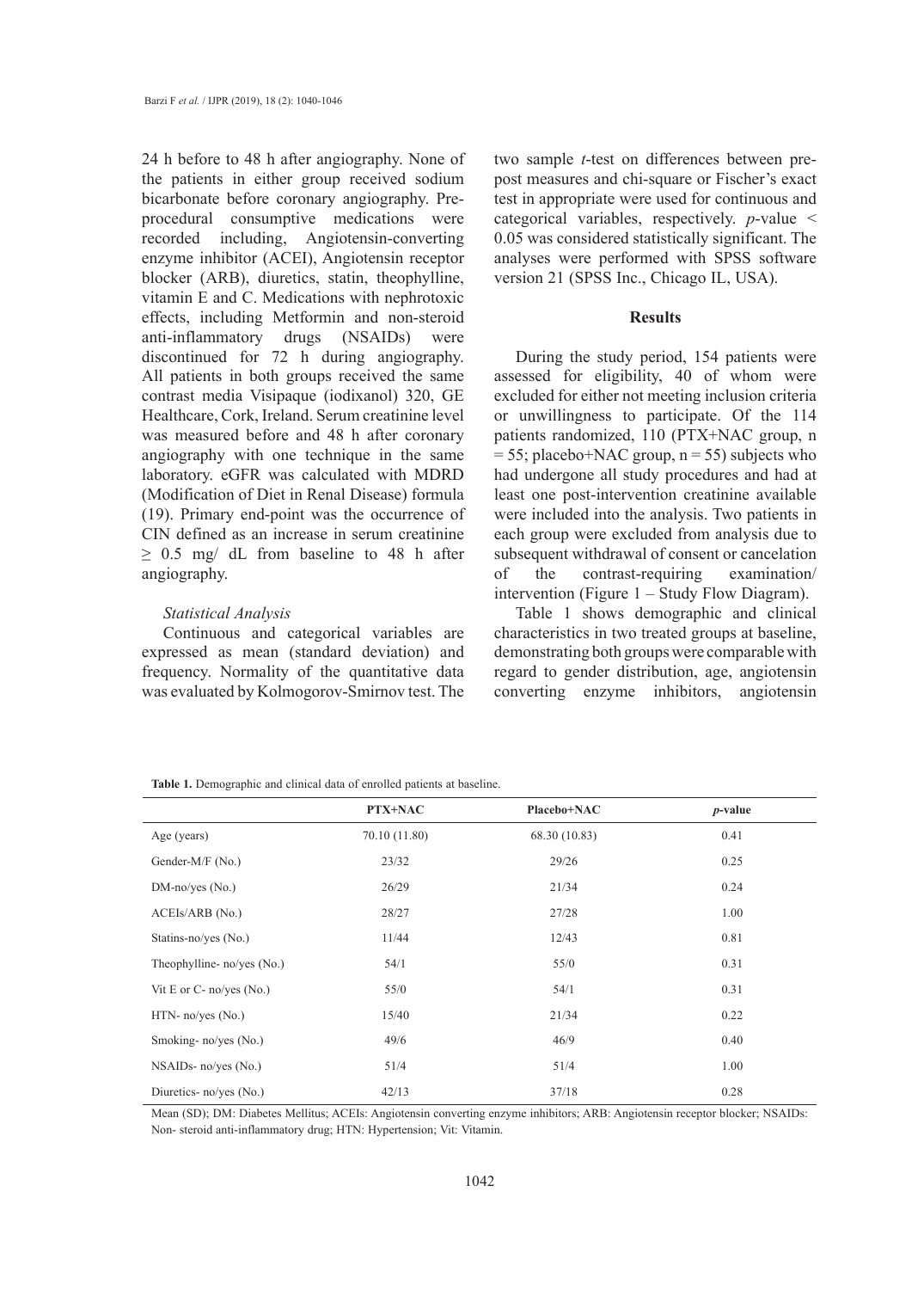

**Figure 1.** Flow of study participants through the stages of the trial; CONSORT 2010 Flow Diagram.

**Table 2.** Level of serum Creatinine before, after and changes (Δ) post-coronary angiography in the PTX supplementation and control groups.

|                                     | PTX+NAC    | Placebo+NAC    | <i>p</i> -value |
|-------------------------------------|------------|----------------|-----------------|
| $Cr \, (\mu \text{mol/L})$ (before) | 1.31(0.81) | 1.20(0.33)     | 0.33            |
| $Cr \, (\mu \text{mol/L})$ (after)  | 1.34(1.04) | 1.19(0.36)     | 0.31            |
| $\Delta$ Cr (µmol/L)                | 0.03(0.35) | $-0.006(0.24)$ | 0.54            |
| $CIN$ -yes/no $(No.)$               | 2/53       | 2/53           |                 |

Mean (SD); Cr: Creatinine; PTX: Pentoxifylline.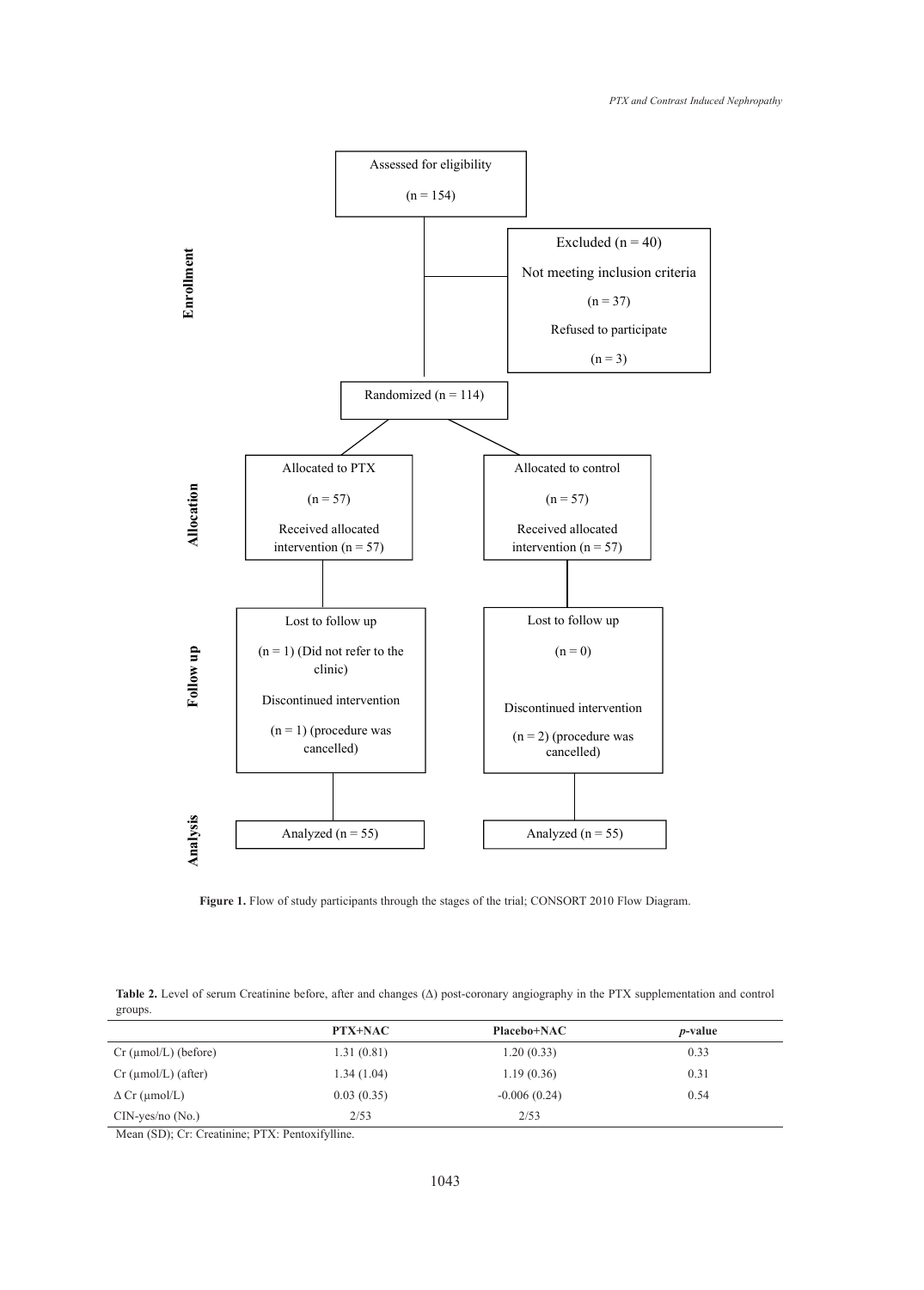receptor blocker, Non-steroid anti-inflammatory drug, hypertension, smoking, theophylline, statin, diabetes mellitus (DM), diuretics, and consuming vitamin E or C.

No significant difference was seen between both groups regarding CHF. Fourty-five patients in PTX group and 44 patients from the control group had CHF (*p* > 0.99) type and volume of contrast were same between both groups and patients.

The primary outcome event, CIN, occurred in 3  $(5.5\%)$  and 4  $(7.3\%)$  patients of the PTX and control groups, respectively, with a nonsignificant difference between the groups (*p* = 0.69; incidence odds ratio 1.36, 95% confidence interval 0.29-6.38). Similarly, no significant differences were seen in any of the secondary outcome variables (Table 2).

Mean serum creatinine level was 1.31 (0.81) mg/dL and 1.20 (0.33) mg/dL in PTX and control groups, respectively  $(p = 0.33)$ . Fourtyeight h after angiography, the mean serum creatinine level was 1.34 (1.04) mg/dL and 1.19 (0.31) mg/dL in PTX and control groups, respectively. There were no significant changes between both groups regarding mean serum creatinine levels ( $p = 0.54$ ). We did not see any complication due to PTX usage. Besides, no patient died or experienced severe kidney injury with need for acute dialysis treatment. At the time of follow-up inquiry, 1 patient in the PTX group and 2 patients in the control group had reached ESRD with need for chronic dialysis treatment. All three patients had had already advanced chronic kidney failure at the time of the contrast-requiring procedure. One patient in the PTX group had been lost to follow-up.

#### **Discussion**

PTX is a methylxanthine-derivative drug that has been used for many years in the treatment of peripheral vascular disease. PTX is also a vigorous suppressor of tumor necrosis factoralpha (TNF-alpha) secretion and has indicated affect in the treatment of defined human and animal inflammatory diseases (20). In the recent study, we found that using pentoxifylline in addition to good hydration and NAC cannot decrease the incidence rate of contrast

nephropathy in the high-risk group of patients who were undergoing coronary angiography. In a study by Firouzi *et al.*, which was performed on patients who underwent coronary angioplasty, CIN occurred in 13.69% of patients in control group versus 8.5% in the PTX group (17). The observed difference was not statistically significant ( $p = 0.17$ ). However, the authors recommended that the prophylactic use of PTX could be recommended for CIN prevention before coronary angioplasty (17). Incidence rate of CIN in their study was investigated on all patients without risk stratification that underwent coronary angioplasty. In the recent study, the incidence of CIN in high-risk groups of patients (high Mehran's score) was similar to studies who enrolled low-risk population. We reached a lower incidence rate of CIN. According to Mehran score, we select highrisk group of patients underwent coronary angiography. The incidence rate was 5.5% and 7.3 for PTX and control group, respectively. The lower incidence of CIN may be contributed to the low volume of contrast usage (less than 50 mL) as our studied population underwent coronary angiography not angioplasty. In a study by Marenzi *et al.* CIN occurred in 19% of patients underwent percutaneous coronary intervention (PCI) after myocardial infarction. The researchers emphasized on the high rate of CIN after PCI especially in the high-risk group of patients and even in the patients who had normal renal function (21). Among prophylactic strategies in patients who are moderate to high risk for CIN, hydration is the best and proven way to prevent nephropathy (11). We tightly controlled the urine output by good hydration, which was not emphasized in study by and would be the other reason of lower incidence rate of CIN in our study. One of the medications could imply preventive effect on CIN is N-acetylcysteine (NAC) (14, 17 and 22). We gave NAC in addition to good hydration to both study and control groups of the study with the same dose which was the different preventive approach from studies by Firouzi *et al.* and Yavari *et al.* (17, 18). Some medications may have a beneficial role in prevention of CIN such as statins, theophylline, and vitamin C (23- 26). Although a recent meta-analysis showed a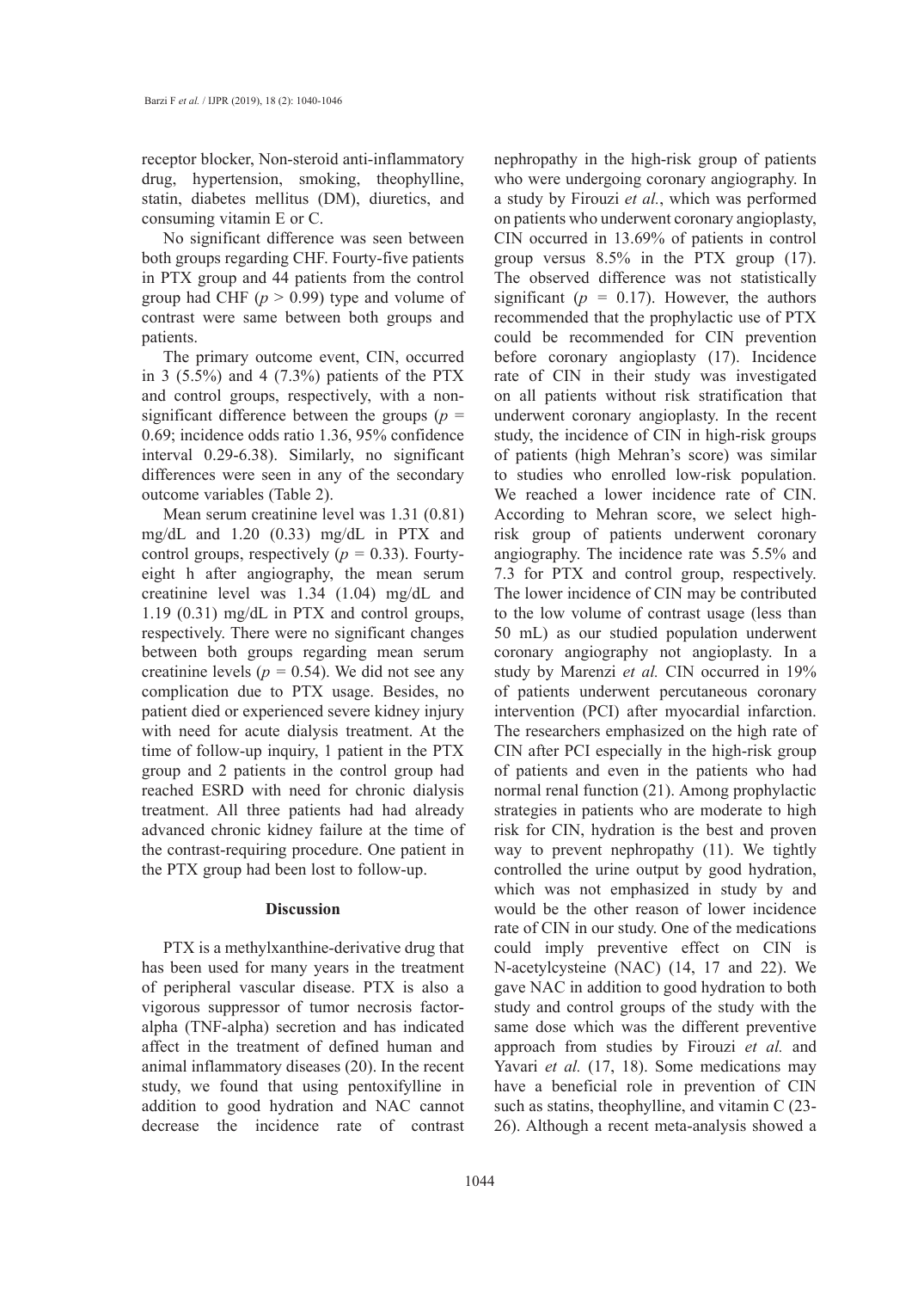beneficial effect of high-dose atorvastatin for prevention of CIN in our study, there was no significant difference between study and control groups regarding consumption of these agents (15). One of the limitations in our study is using serum creatinine level to define CIN. Based on some studies an absolute increase in serum creatinine is a good threshold for the diagnosis of CIN (27, 28). Increasing in serum creatinine is relatively slow, and it takes at least 48 to reach a level of nephropathy; however, using biomarker of kidney function that are more rapidly rising and are the precise and sooner markers, which better indicate to nephropathy such as cystatin C, allow more accurate estimation of CIN (29). We propose to accomplish large size of study population with moderate and high-risk of CIN who underwent coronary angioplasty, which would reach us to better results according to the supplementation effects of PTX.

## **Conclusion**

In conclusion, our results do not support the preferential use of PTX for the prevention of contrast-induced nephropathy in highrisk patients. On the other word, the patients undergoing coronary angiography PTX supplementation had protection effect against contrast-induced nephropathy greater than placebo based hydration, but, not supported by our data. However, it would be recommended to run a multicenter study in high risk patients.

### **Acknowledgment**

This study was supported by Shahid Beheshti University of Medical Sciences. We would like to appreciate from Amin Pharmaceutical Co, Isfahan, Iran for preparing the medications and related placebo. Moreover, we like to thank Rana Abbasi and Narjes Rezapour for their great assistance.

# **References**

(1) Nikolsky E, Aymong ED, Dangas G and Mehran R. Radiocontrast nephropathy: identifying the high-risk patient and the implications of exacerbating renal function*. Rev. Cardiovasc. Med*. (2003) 4 (Suppl 1): S7-S14.

- Brosius FC 3rd, Hostetter TH, Kelepouris E, Mitsnefes (2) MM, Moe SM, Moore MA, Pennathur S, Smith GL and Wilson PW. Detection of chronic kidney disease in patients with or at increased risk of cardiovascular disease: a science advisory from the American Heart Association Kidney and Cardiovascular Disease Council; the Councils on High Blood Pressure Research, Cardiovascular Disease in the Young, and Epidemiology and Prevention; and the Quality of Care and Outcomes Research Interdisciplinary Working Group: Developed in Collaboration With the National Kidney Foundation*. Hypertension* (2006) 48: 751-5.
- (3) Rudnick MR, Goldfarb S, Wexler L, Ludbrook PA, Murphy MJ, Halpern EF, Hill JA, Winniford M, Cohen MB and VanFossen DB. Nephrotoxicity of ionic and nonionic contrast media in 1196 patients: a randomized trial. The Iohexol Cooperative Study*. Kidney Int*. (1995) 47: 254-61.
- (4) Rihal CS, Textor SC, Grill DE, Berger PB, Ting HH, Best PJ, Singh M, Bell MR, Barsness GW, Mathew V, Garratt KN and Holmes DR Jr. Incidence and prognostic importance of acute renal failure after percutaneous coronary intervention*. Circulation* (2002) 105: 2259-64.
- (5) McCullough PA, Adam A, Becker CR, Davidson C, Lameire N, Stacul F and Tumlin J. Risk prediction of contrast-induced nephropathy*. Am. J. Cardiol*. (2006) 98: 27k-36k.
- (6) Mehran R, Aymong ED, Nikolsky E, Lasic Z, Iakovou I, Fahy M, Mintz GS, Lansky AJ, Moses JW, Stone GW, Leon MB and Dangas G. A simple risk score for prediction of contrast-induced nephropathy after percutaneous coronary intervention: development and initial validation*. J. Am. Coll. Cardiol*. (2004) 44: 1393-9.
- (7) Mehran R and Nikolsky E. Contrast-induced nephropathy: definition, epidemiology, and patients at risk*. Kidney Int. Suppl*. (2006) 69: S11-5.
- Manske CL, Sprafka JM, Strony JT and Wang Y. (8) Contrast nephropathy in azotemic diabetic patients undergoing coronary angiography*. Am. J. Med*. (1990) 89: 615-20.
- Boucek P, Havrdova T, Oliyarnyk O, Skibova J, (9) Pecenkova V, Pucelikova T and Sarkady D. Prevention of contrast-induced nephropathy in diabetic patients with impaired renal function: a randomized, double blind trial of sodium bicarbonate versus sodium chloride-based hydration*. Diabetes Res. Clin. Pract*. (2013) 101: 303-8.
- Weisbord SD and Palevsky PM. Strategies for the (10) prevention of contrast-induced acute kidney injury*. Curr. Opin. Nephrol. Hypertens.* (2010) 19: 539-49.
- Liu Y, Lin L, Li Y, Li H, Wu DX, Zhao JB, Lian D, (11) Zhou Y, Liu Y, Ye P, Ran P, Duan C, Chen S, Chen P, Xian Y, Chen J and Tan N. Relationship between the urine flow rate and risk of contrast-induced nephropathy after emergent percutaneous coronary intervention*. Medicine (Baltimore)* (2015) 94: e2258.
- (12) Okusa MD, Molitoris BA, Palevsky PM, Chinchilli